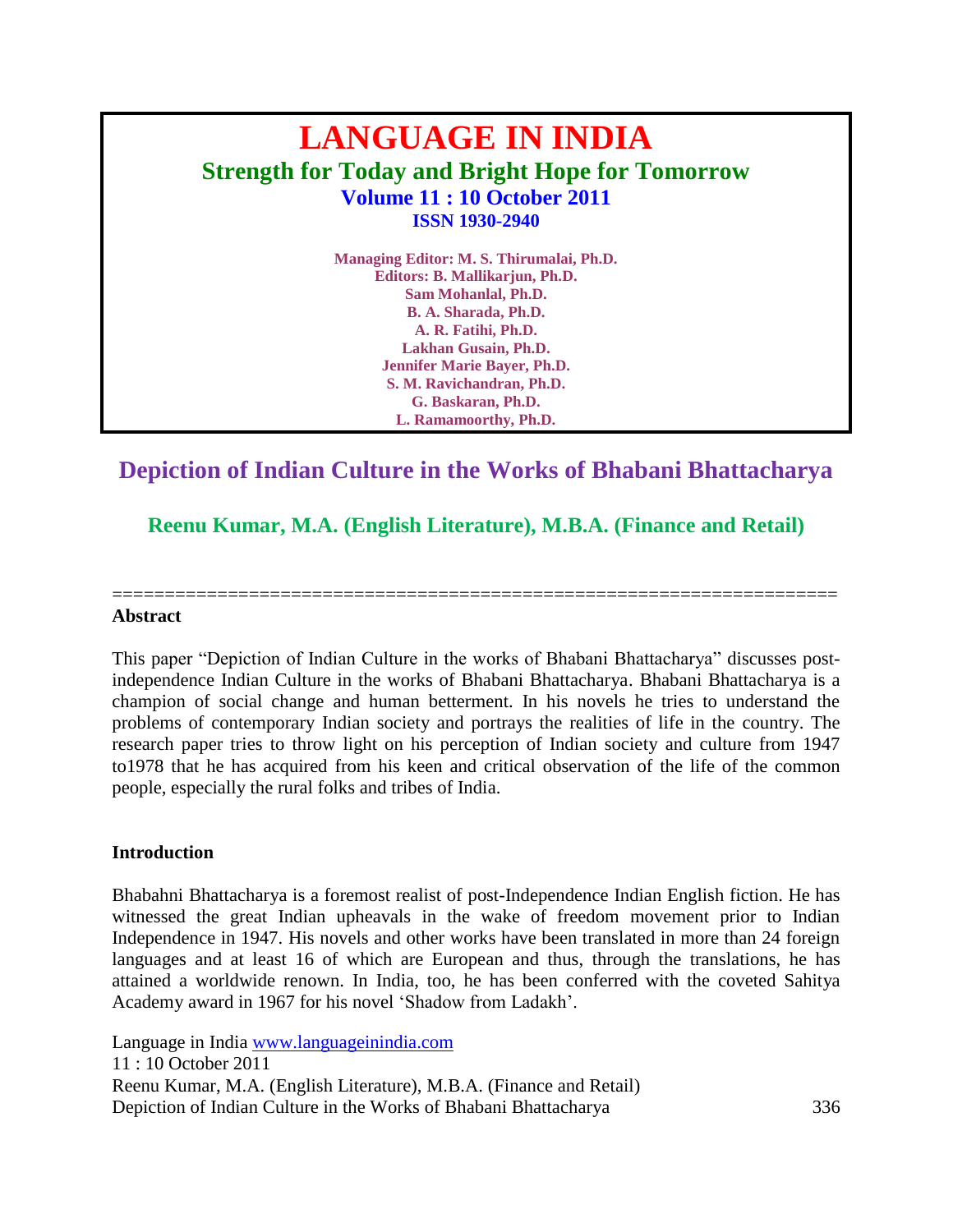As a novelist, he belongs to the celebrated group of writers- Mulk Raj Anand, Raja Rao and R.K Narayan. His achievement as a novelist lies in his vision of life and its artistic portrayal in the novels. His major themes are hunger, poverty, disease, tradition, modernity and major social evils of Indian Society. Tension and pretentions, changing values, crisis of character and East-West relations and their day to day encounter are dealt with in his novels.

The novels of Bhabani Bhattacharya appeared at intervals between 1947 and 1978 and thus his productive period spreads over a span of 30 years. 'So many Hungers' (1947), 'Music for Mohini' (1952), 'He who rides A Tiger' (1955), 'A Goddess Named Gold' (1960), 'Shadowfrom Ladakh' (1966) and 'A Dream in Hawaii' (1978) are his novels. Steel Hawk And other Stories (1968) is a collection of his short stories. Gandhi The Writer: The Image as it Grew (1969) is a literary biography. The themes of his various novels and stories emanate from his own life and its experiences. Bhattacharya's education, travels and expressions reveal his vision of life and the base of all his creative writings. His awareness of social, political and cultural problems is the result of Bhattacharya's own experiences of life.

#### **Indian Culture and Religious Beliefs**

Bhabani Bhattacharya as a person has an eclectic temper and therefore, he has absorbed influences from diverse sources. Both the writers of the West and East have enormously influenced his writings. Romain Rolland, Henerik Ibsen, George Bernard Shaw are among the important western writers who have influenced Bhattacharya most. Of all Indian writers the influence of Rabindra Nath Tagore and Mahatma Gandhi was the greatest. He was attracted to Tagore from his early school days when his career as a writer first began.

#### **Tagore's Influence**

Under the influence of Tagore, Bhattacharya began writing poems and prose sketches in Bengali. Tagore encouraged Bhattacharya to go ahead with his writings and later on when he was studying in England, Bhattacharya translated some of Tagore's writings into English in collaboration with Yeats Brown. The translation of Tagore's stories, sketches and allegories were published in ‗The Spectator'. He also edited and acted as one of the chief translators of Tagore Centenary Commemoration Volume - 'Towards Universal Man' (1961). The influence of Tagore can be felt in almost all his writings. His 'Shadow From Ladhak' and 'So Many Hungers' clearly bring out Tagore's impact on the novelist, they are full of references to Tagore. Tagore's belief in the harmony of different cultures finds a clear impression and expression in 'Shadow From Ladak'.

#### **Gandhi's Influence**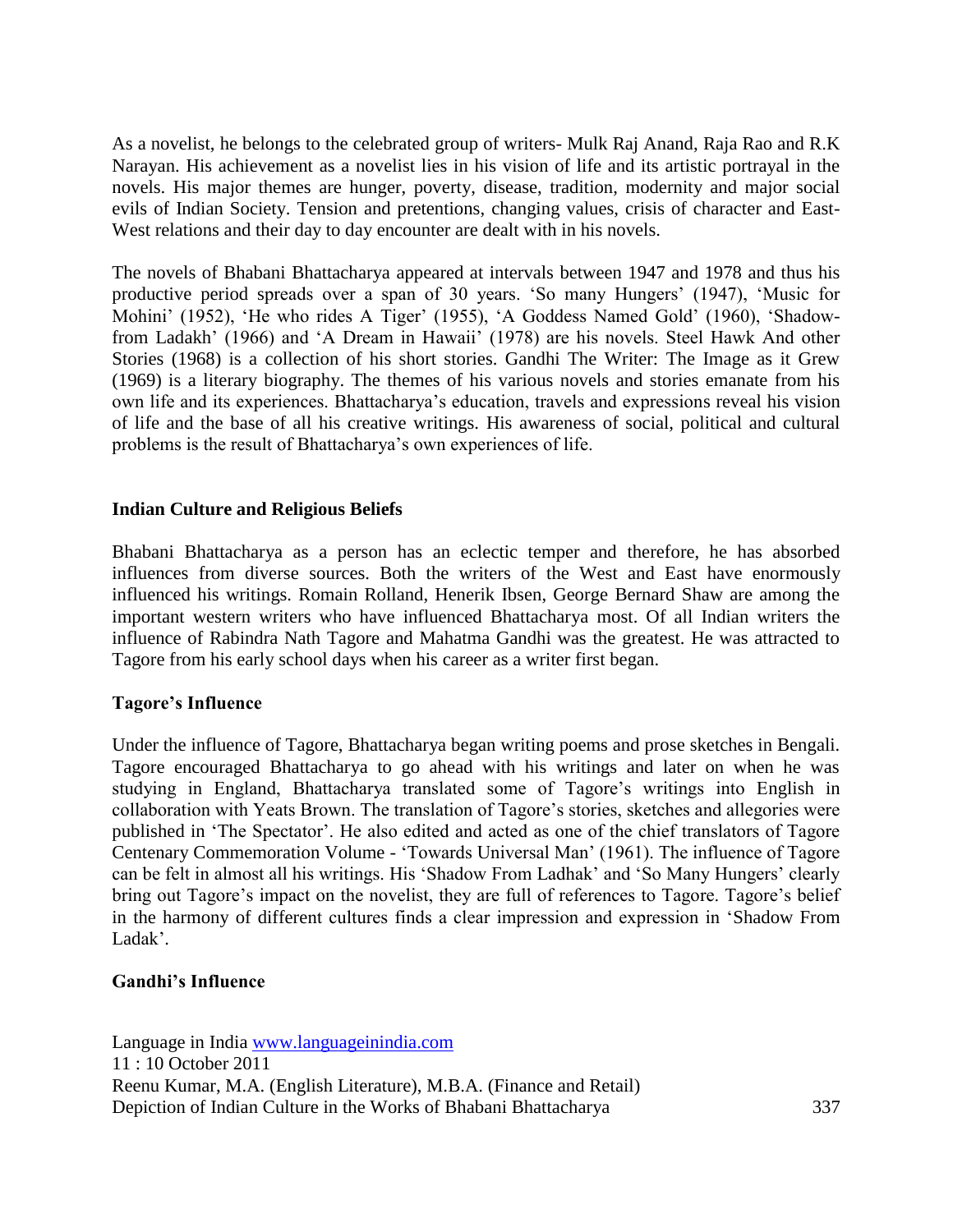Mahatma Gandhi is the second great influence on Bhabani Bhattacharya. He first met Gandhi in England in 1931 when Gandhi had been there to participate in the Historic Round Table Conference. Gandhi's ideals of truth and non-violence, and his love for the poor and peasants left deep impact on the novelist. The themes and characters of almost all his novels reveal Gandhian influence on him as a writer and thinker. His character Devish in 'So Many Hungers', Jaydev in 'Music For Mohini', Satyajit in 'Shadow From Ladhakh', all follow Gandhian ideals. They all praise Gandhian views regarding self-control, chastity, honesty, celibacy, simplicity and asceticism of inner as well as the outward life like Mahatma Gandhi.

### **Belief in the Inherent Goodness of Humans**

Bhabani Bhattacharya believes in the inherent goodness of the human heart. He also believes in the efficacy of Gandhian device of using fast to attain social and political as well as purely human objectives of life. Satyagraha, non-violence, and peaceful strikes are the Gandhian means to fight against the socio-political injustice of any kind. Shadow from Ladhakh is deeply rooted in Gandhian thought and practice of life.

But at the same time Bhattacharya is well aware of gross misuse of Gandhian thought and ideals in the real practical life. People often pursue shady deals by means of the Gandhi cap. Jhunjhunia, the unprincipled businessman in the same novel, is a glaring example of this misuse and corrupt practice. He visits the Samadhi of Gandhiji whenever he earns profit and money in his business deals.

#### **A Champion of Social Change**

Bhabani Bhattacharya is basically a champion of social change and human betterment. He is a realist, keen about exploring the realities of life in the country. He has a deep understanding of the problems of contemporary Indian society. He has acquired it from his keen and critical observation of the life of the common people especially the rural folks and tribes of India.

In his *Sunday Standard* interview Bhattacharya observed – "Unless a writer has keen observation and an eye for details of general behavior of folks, he cannot write a social novel. I have developed this habit and I have not missed a single opportunity of observing incidents, happenings where I can gain something for the writer in me." Reality to Bhattacharya is the ‗Soul of art.' Art should convey truth— ‗a truth of emotion, which is the ultimate realism'. According to him, the creative writer's final business is to reveal the truth.

In his novels, Bhattacharya thus explores the social and political life of the people. His novels are but an imaginative pictures of life. War, hunger and freedom, redemption of the common man are the major recurring themes of Bhabani Bhattacharya's novels.

#### *So Many Hungers*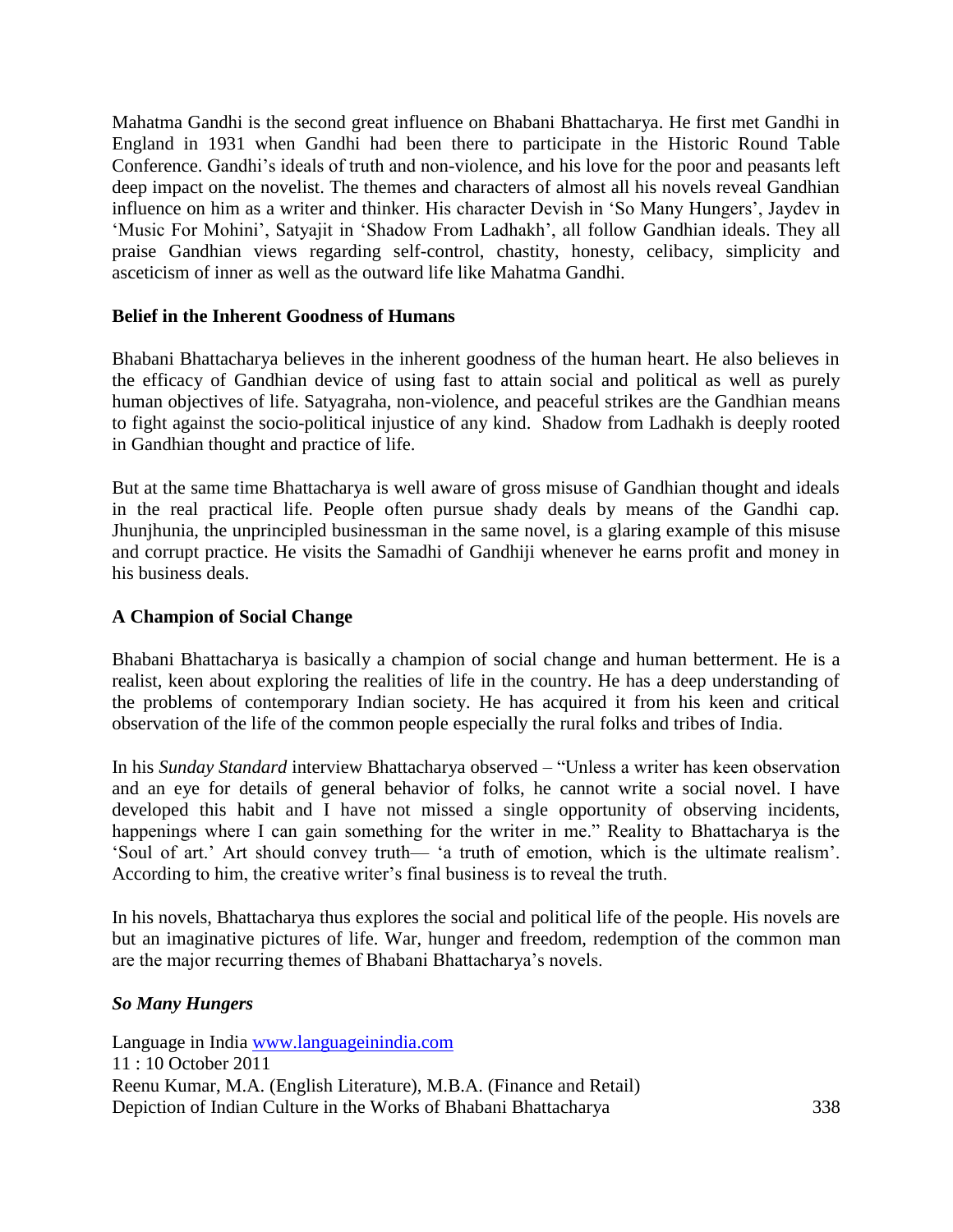‗So Many Hungers' is a product of social realism. This novel is inspired by the 1943 famine of Bengal. Bhattacharya recalls – "The great famine swept down upon Bengal. The emotional strings I felt (more than two million men, women and children died of slow starvation amid a man made scarcity of food) were a sheer compulsion to creativity. The result was the novel 'So Many Hungers'.

# *Music for Mohini*

His second novel, 'Music for Mohini' deals with the problems of India after independence. The action of the novel covers the period after 1948. It takes up a social problem which remains relevant even today. The conflict between orthodoxy and modernity is emphatically treated herein. Mohini is the central character of the novel. A psychological study of the intellectual and emotional development of Mohini, who grows from girlhood to womanhood, is the chief concern of the novel. She is a modern sophisticated girl who has fully absorbed in her personality, the time honored values of Indian culture and religious beliefs. On other hand, her mother-in-law represents orthodoxy. Our attention is drawn again and again to several absurd beliefs and practice of contemporary Indian society. The novelist, vehemently, pleads for a change. It is a social novel as the novelist severely attacks social evils and seeks to solve social problems like casteism, widow remarriage, child marriage etc. In this novel, Jayadev is a social reformer. He is bent upon seeing his village a model village. Political freedom without social freedom is meaningless. The novelist attacks worn out and age old tradition of the Indian society which obstructs the progress of the country—"Society, rural society was sick with taboos and inhibitions of its own making: the inequalities of caste and untouchability: the ritualism that passes for religion, the wide flung cob-web of superstitious faith. It was all an outgrowth of centuries of decadence. The purity of ancient thought had been lost in misinterpretation until the dignity of man had become a mere play thing of vested interest.

# *He Who Rides a Tiger*

‗He Who Rides a Tiger' presents a true picture of Indian society before independence. The Bengal famine and the quit India movement are the inspiring sources behind this novel. The novel describes the poor and the needy, but fills the bowls of the sadhus in saffron loin cloth. They do not care for the cries of the children dying of hunger. While men died of hunger, wealth grew; and while kindness dried up, religion was more in demand; it was only the out ward of religion the shell of ritual empty within.

#### *A Goddess Named Gold*

‗A Goddess Named Gold' is Bhattacharya's next novel which narrate the happenings in a village during a hundred days preceding independence of India. The freedom movement forms the background of the novel. It is a very impressive novel on the life and its vagaries of rural India. It is a satire on man's lust for gold and wealth and it emphatically shows spiritual and so called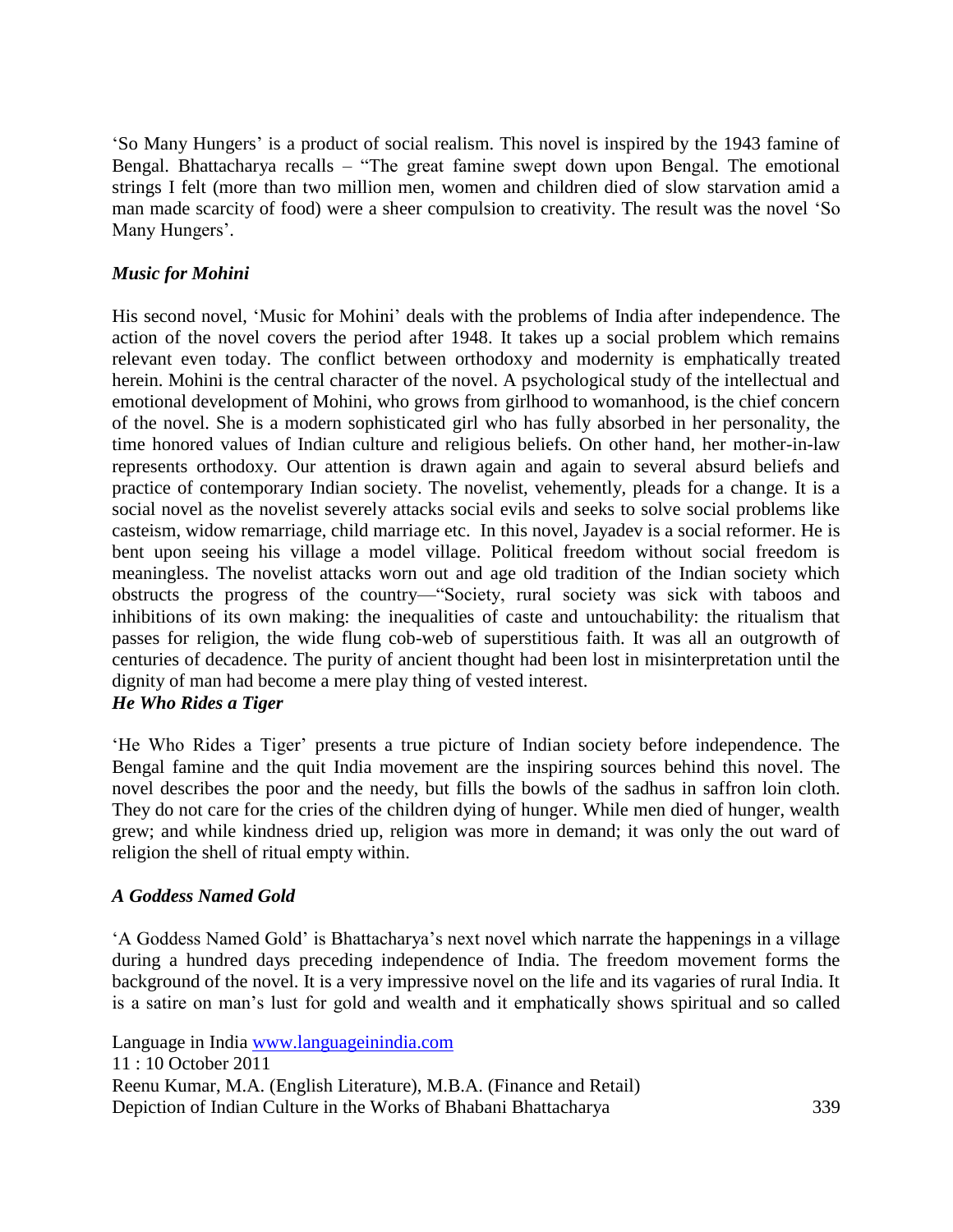religious values and rituals are employed for purpose of gold and wealth creation. It is a modern fable, presenting a real picture of tremendous awakening among the people who crave for social and economic equality. The novelist is very successful is exposing common man's belief in superstitions and miracles.

# *Shadow from Ladakh*

The main theme of ‗Shadow From Ladakh' is concerned with India at the time of the Chinese invasion of 1962. It gives an account of a politically conscious Indian family. The theme of the novel presents an excellent contrast between rural and urban life, between the spinning wheel and the spindle. The novel shows people's concern for the freedom of the land. It also examines the question of Tibiti freedom and reflects the Indian national characters. Indians as a race and nation believe in the universal brotherhood.

### **Focus on Contemporary Reality**

Thus, it is clear that the novels of Bhabani Bhattacharya explore socio-cultural and political realities of life in the contemporary India. They closely examine the social and economic problems of the people arising out of hungers, poverty, famine, exploitation, war and people's urge for peace and universal brother hood under the backdrop of age old Indian culture and tradition in its true sense. He is a novelist whose vision of life is perfectly humanistic and peace loving as is the cultural message of India since the very inception of it. He upholds humanism both in principle and practice, and his humanistic attitude to life finds artistic expression in his novels. As a novelist Bhattacharya is very purposeful.

#### **Positive Vision**

His novels embody, as the critic Dr. K.K. Sharma has pointed out, 'a transparently positive vision of life which is essentially humanistic. Through his novels, Bhattacharya explores the causes of human suffering and their possible remedies plead for a synthesis of human, cultural and religious values. He feel sympathy for the poor and destitute, the helpless and downtrodden and suggests possible ways and means for the improvement of human life in general. And here lies in the universal charm and significance of Bhabani Bhattacharya as a novelist and writer, thinker and great humanitarian.

#### **Conclusion**

The research paper discusses the achievement and assessment of Bhabani Bhattacharya as a novelist and his contribution towards the development of Indian English fiction. It emphasizes on the projection of India and Indian culture in the novels of Bhattacharya. His novels are important literary documents as they are written under the backdrop of our national freedom movement under the leadership of Rabindra Nath Tagore, Mahatma Gandhi and Jawaharlal Nerhu. The trio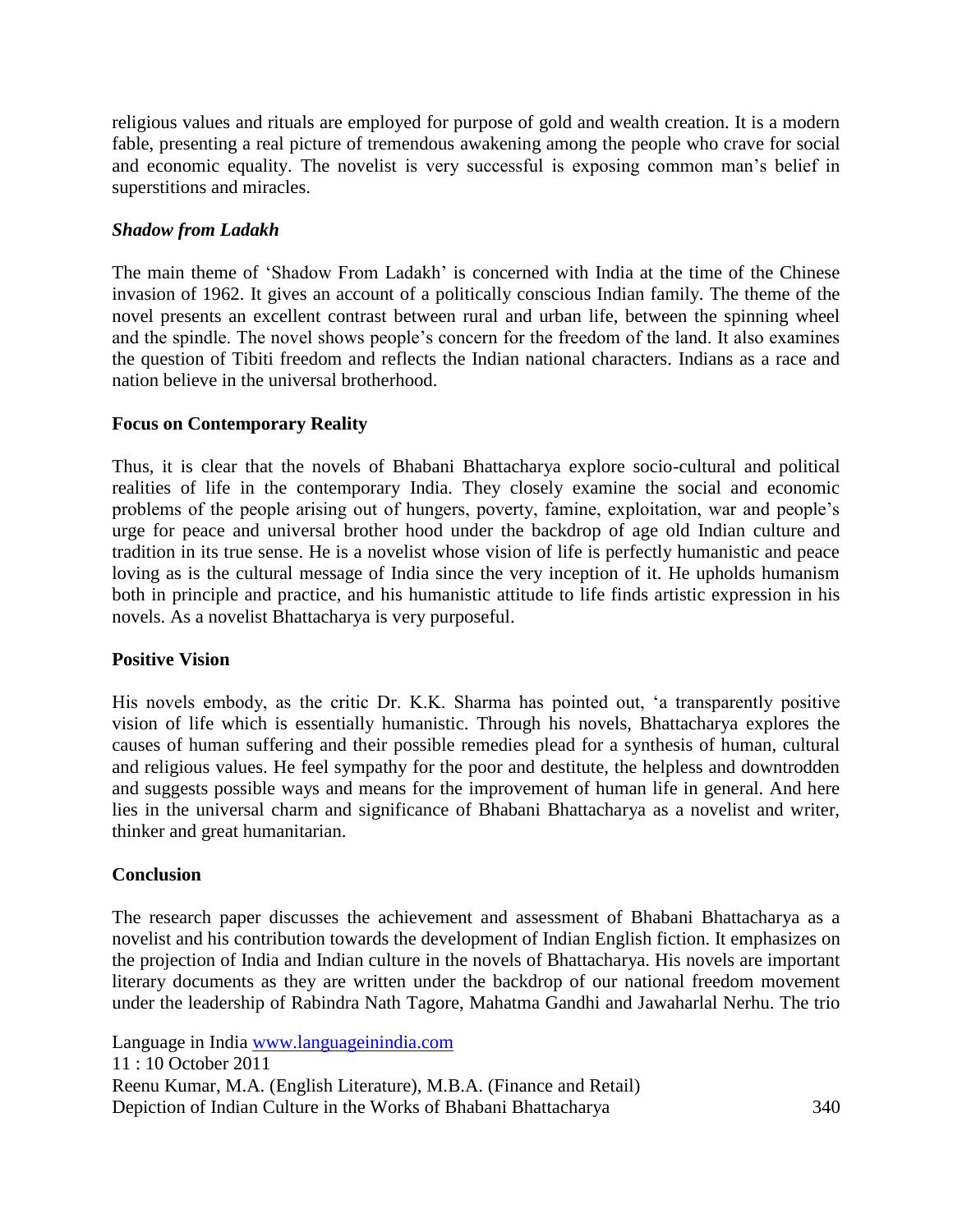of these great men has influenced Bhattacharya the novelist the most. As a novelist of contemporary Indian life, his entire emphasis is on the presentation of the critique of the then Indian society and its socio-cultural aspects in its entirety.

===========================================================

#### **References**

Bhabani Bhattacharya

- (i) **'So Many Hungers'**, 1947; Orient Paperbacks 1978
- (ii) **'Music For Mohini'**, 1952; Orient Paperbacks 1984
- (iii) **'He Who Rides A Tiger'**,1955; Orient Paperbacks 1979
- (iv) **'A Goddess Named Gold'** 1960; Orient Paperbacks, 1967
- (v) **'Shadow from Ladakh'**, 1966; Orient Paperbacks 1978
- (vi) **'A Dream in Hawaii'**, 1978; Orient Paperbacks, 1983
- (vii) **'Steel Hawk and other stories'**, 1968; Orient Paperbacks, 1981
- (viii) **'Gandhi The Writer: The images As It Grew'**, New Delhi 1969
- (ix) **'Socio- political Currents in Bengal: A Nineteenth Century Perspective'**, New Delhi, 1980

Diwedi. A.N. Ed Studies in Contemporary Indian Fiction in English Allahbad, Kitab Mahal, 1987.

Iyengar, Srinivasa. K.R. Indian Writing in English, Bombay, Asia Publishing House, 1962

Rao. B. Shyamala. Bhabani Bhattacharya and His Works Bareilly, 1982

1. Please ensure that you've cited all sources used in writing this paper in the text of the paper.

- 2. All sources must be listed in the list of references here.
- 3. You need to check your references in order to present them following the MLA style sheet.
- 4. Please make the corrections in green color and send the corrected copy to me soon.

5. Please pay the formatting fee of Indian rupees in any branch of ICICI Bank near you in this account:

**ICICI BANK, Branch at Tenkasi, Tamilnadu State, India Swift Code ICICINBB IFSC Code ICIC0006129. Account Number 612 901 150 618 Account Holder's Name MADASAMY SUBBIAH THIRUMALAI**

==============================================================